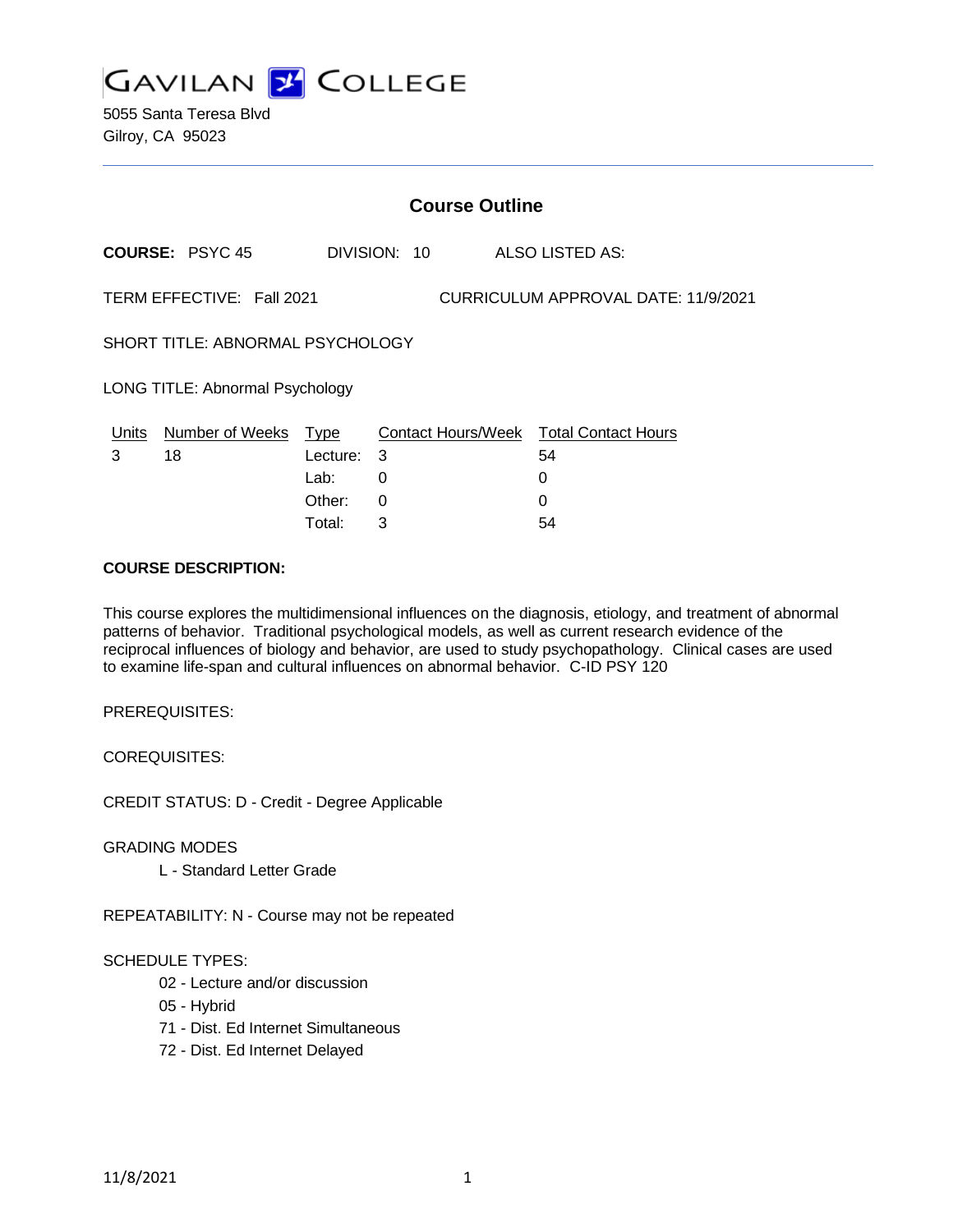### **STUDENT LEARNING OUTCOMES:**

By the end of this course, a student should:

1. Describe the major diagnostic categories in the current DSM and the processes used in making psychiatric diagnoses.

2. Identify and explain the major theories of etiology supported by current research in the field of abnormal psychology.

3. Analyze the influences of culture and life span characteristics as determinants of normal versus abnormal behavior.

- 4. Identify, compare, and contrast major treatment approaches.
- 5. Evaluate evidence supporting various theories of therapeutic interventions.

# **COURSE OBJECTIVES:**

- 1. Define and understand what constitutes abnormality in behavior
- 2. Analyze the history of mental illness and society's means and methods of addressing it
- 3. Compare and contrast the psychological theories used to assess and diagnose abnormality
- 4. Describe research methods used to analyze psychopathology

5. Analyze statistics and variations of mental illness as they exist historically and cross-culturally and propose explanations for these variations.

- 6. Assess various types of intervention and prevention techniques to reduce psychopathology
- 7. Examine stigmas, prejudices and discriminations those struggling with mental illness experience
- 8. Compare and contrast various mental illnesses, including:
- a. Anxiety and related disorders
- b. Mood disorders
- c. Somatic and Dissociative disorders
- d. Schizophrenia spectrum and other psychotic disorders
- e. Eating disorders
- f. Substance Use and other addictive disorders
- g. Disruptive, Impulse-Control, and Conduct disorders
- h. Personality disorders
- i. Neurodevelopment and Neurocognitive disorders

### **CONTENT, STUDENT PERFORMANCE OBJECTIVES, OUT-OF-CLASS ASSIGNMENTS**

Curriculum Approval Date: 11/9/2021

- 1 Nature and scope of abnormality/Psychological Disorders (4 hours)
- A. Historical overview
- B. Biological viewpoint
- C. Psychosocial and cultural viewpoints
- D. Developmental perspectives
- E. Etiology
- F. Characteristics
- G.Treatment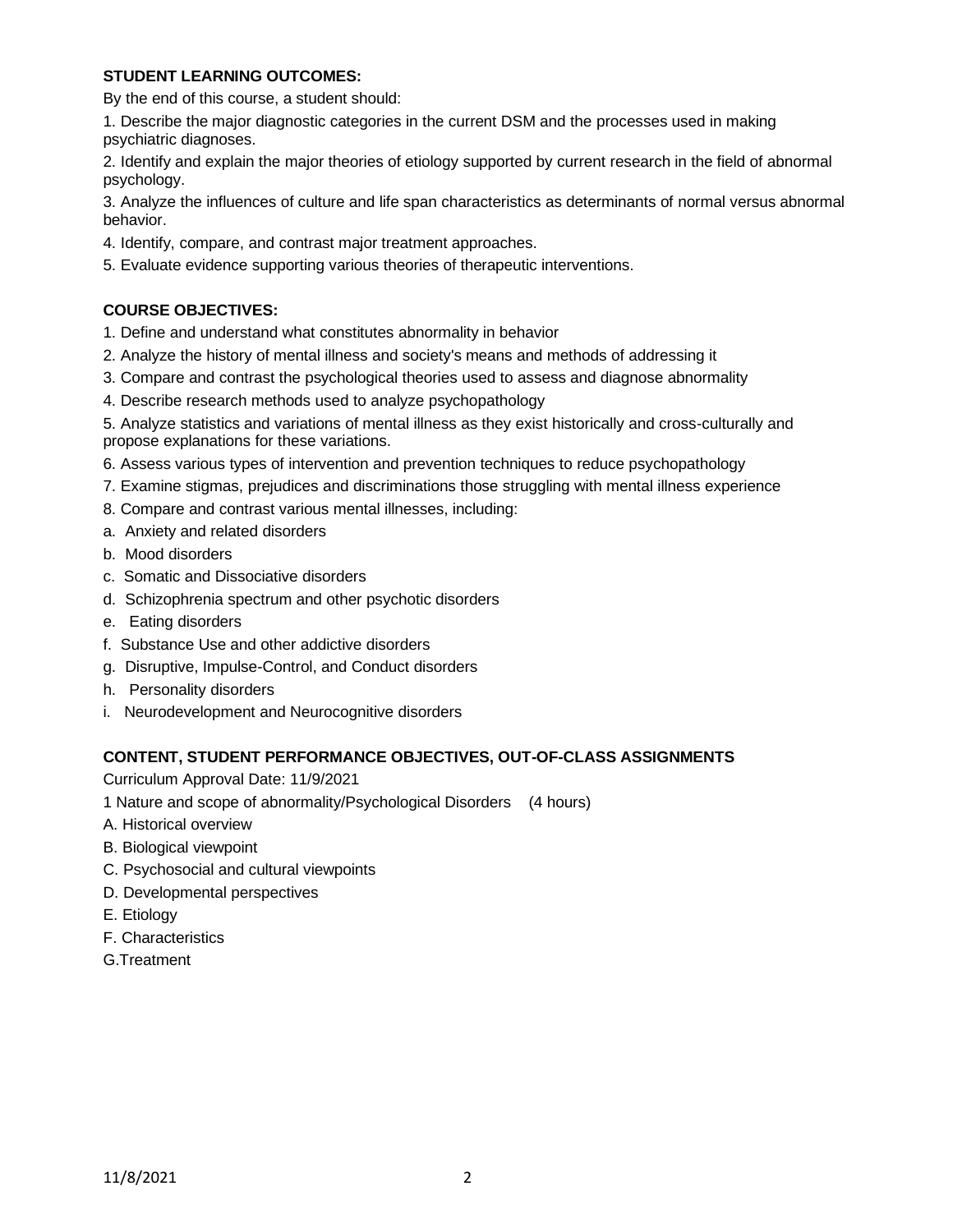- 2 Scientific study of abnormal behavior (4 hours)
- A Biological and genetic factors
- B Psychological factors
- C Socio-cultural factors
- D Research methodology (Descriptive, Epidemiological, Experimental, and Single-Subject)
- 3 Current Paradigms in Psychopathology (4 hours)
- A. Biological Paradigm
- B. Psychodynamic Paradigm
- C. Behavioral Paradigm
- D. Cognitive Paradigm
- 4 Methods of diagnosis and clinical assessment (4 hours)
- A Interdisciplinary sources
- B Psychological testing/ brain imaging
- C DSM-5 (Diagnostic and Statistical Manual of Mental Disorders) or current edition
- D Cultural sensitivity
- 5 Anxiety and related disorders (4 hours)
- A Anxiety
- B Obsessive Compulsive disorders
- C Somatoform
- D Dissociative disorders (DID)
- E Post-traumatic disorders
- 6 Psychosis (3 hours)
- A Schizophrenia
- B Paranoia
- C Affective psychosis
- 7 Personality disorders (3 hours)
- A Clinical pictures
- B Types of disorders
- C Antisocial and criminal behavior
- 8 Addictive and substance abuse disorders (4 hours)
- A Alcohol abuse
- B Drug abuse
- C Impulse control
- D Gambling
- 9 Eating Disorders (4 hours)
- A. Anorexia nervosa
- B. Bulimia nervosa
- C. Binge eating disorder
- D. Other eating disorders
- 10 Childhood disorders (4 hours)
- A Early Childhood
- B Middle Childhood
- C Adolescence
- D Delinquent behavior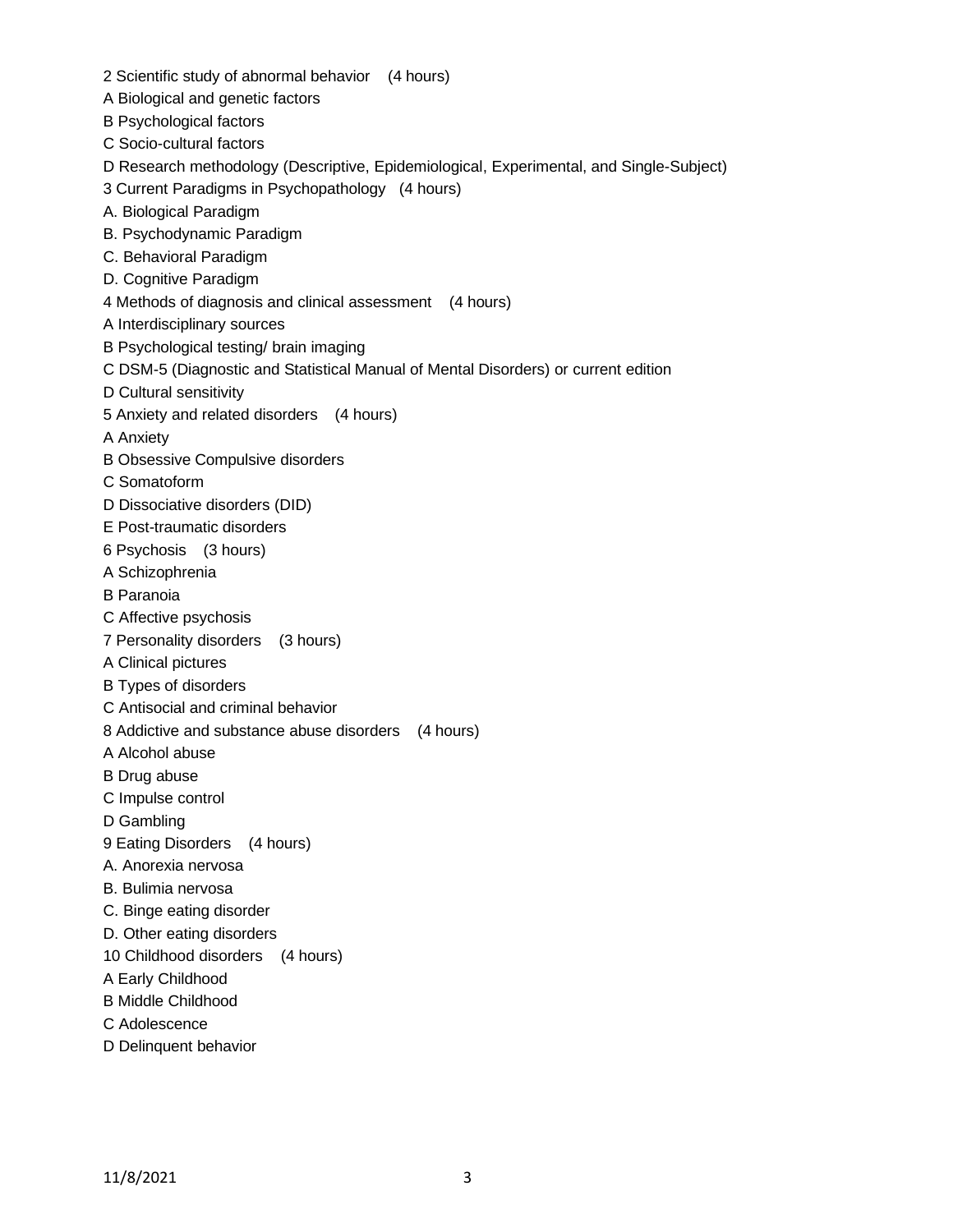11 Sexual dysfunctions and gender issues (3 hours) A Sexual dysfunction B Sexual variants C Gender identity disorders 12 Mood Disorders (4 hours) A Major Depression B Bipolar disorder C Suicide 13 Treatment and prevention (5 hours) A Biological-based therapies B Psychological-based theories C Prevention D Community based interventions 14 Legal and Ethical Issues (2 hours) A Legal Restrictions and Patient Rights B Ethical Considerations associated with diagnosis and treatment Final Exam (2 hours)

# **METHODS OF INSTRUCTION:**

Methods of instruction may include the following: Lecture Discussion (class wide, small group, etc.) Activities Films, video clips, and other audio/visual media. In class and out of class written assignments and projects.

#### **OUT OF CLASS ASSIGNMENTS:**

Required Outside Hours 30 Assignment Description Written Assignments (e.g. response papers, reading reflections, and/or journals) Required Outside Hours 50 Assignment Description Assigned readings Required Outside Hours 28 Assignment Description Group project, research paper, presentation, or other such work.

### **METHODS OF EVALUATION:**

Objective examinations Evaluation Percent 40 Evaluation Description Exams may include true/false, multiple choice, short answer, and essay questions. Writing assignments Evaluation Percent 60 Evaluation Description Writing assignments may include analysis of specific theories, current or historical issues within abnormal psychology, or other such assignments.

#### **REPRESENTATIVE TEXTBOOKS:**

Abnormal Psychology, Hooley, J., Nock, M., & Butcher, J., Pearson, 2020. ISBN: Print ISBN: 9780135212172, 0135212170 Print ISBN: 9780135212172, 0135212170 eText ISBN: 9780135190968, 0135190967